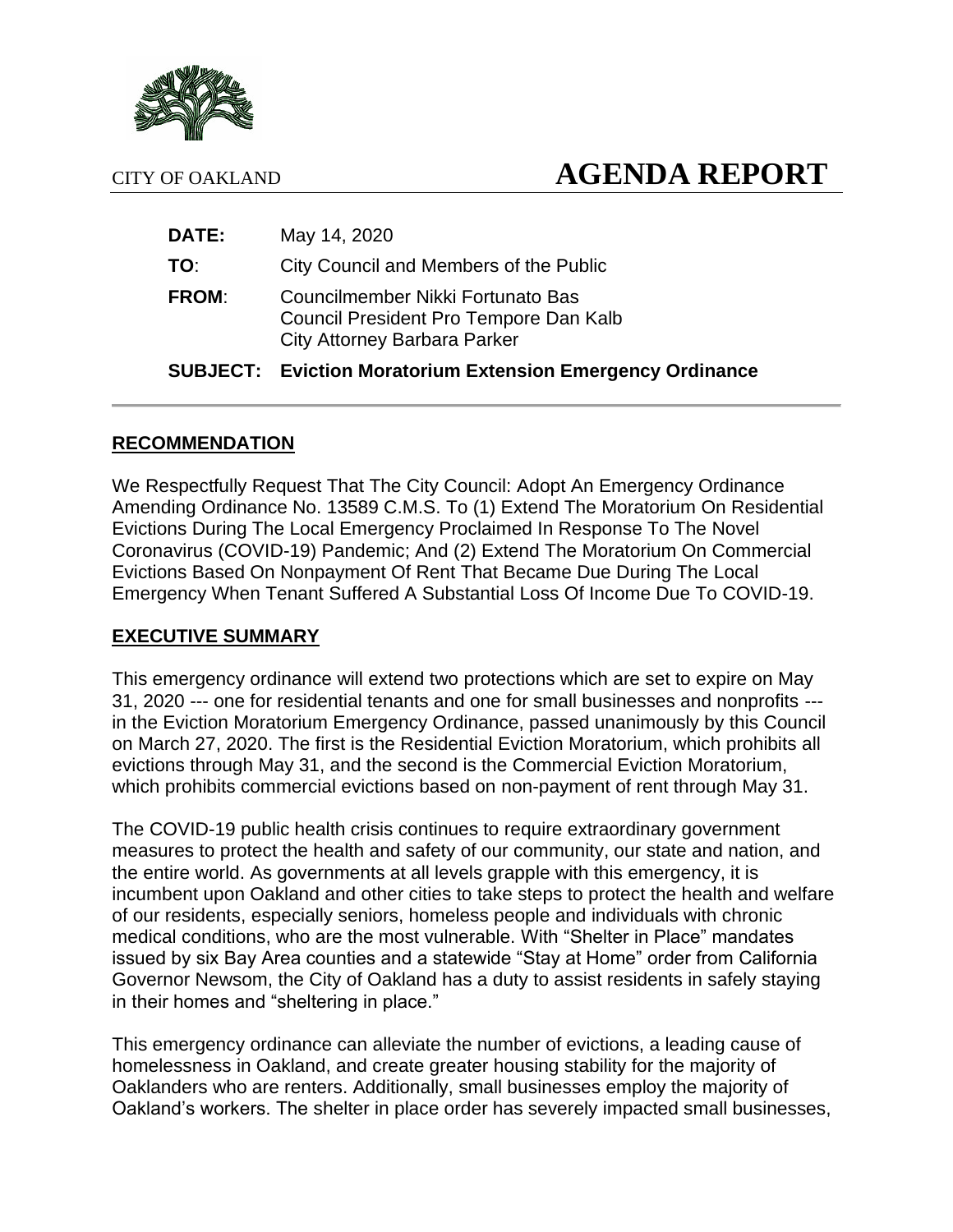forcing many to close their doors, while some maintain a fraction of their regular operations. This emergency ordinance can help to ensure the public's health and safety during this emergency and crisis.

For the foregoing reasons, it is critical that Oakland adopt the emergency ordinance.

### **BACKGROUND**

The City Council unanimously passed an Eviction Moratorium Emergency Ordinance at a Special Meeting of the Council on March 27, 2020.<sup>1</sup> On April 6, 2020, the Judicial Council adopted emergency rules to suspend evictions and judicial foreclosures until 90 days after the Governor declares that the state of emergency related to the COVID-19 pandemic has been lifted. On April 29, 2020, Alameda County Interim Health Officer Erica Pan, MD, MPH, FAAP extended the Shelter-in-Place Order, requiring all Alameda County Residents to stay in their homes and leave only for specified essential purposes, through the end of May 2020.

If the Council does not enact an emergency ordinance extending the above measures for the duration of the local emergency, the City's announcement of its intent to act would create an incentive for residential and commercial landlords to evict tenants after provisions of the existing eviction moratorium expire on May 31, 2020. This would go against the clear intent of the City to protect such resident and small business tenants to promote the health, welfare, and safety of the City. In the time after a non-emergency ordinance was introduced, received a second reading, and became effective, many residential tenants could be subject to displacement, and small business tenants could be subject to closure, furthering the need for the Council to enact an emergency ordinance that is effective immediately.

## **ANALYSIS**

This emergency ordinance extending the previously passed eviction moratorium will prevent displacement, reduce transmission of the novel Coronavirus (COVID-19), and promote the stability and the health and safety of the residents of Oakland during the Local Emergency declared by the City Administrator on March 9, 2020, and ratified by the Oakland City Council on March 12, 2020, in response to the COVID-19 pandemic.

- <sup>1</sup> Eviction Moratorium Emergency Ordinance available at:
- [https://oakland.legistar.com/LegislationDetail.aspx?ID=4406542&GUID=EAF35294-F356-4895-A87A-](https://oakland.legistar.com/LegislationDetail.aspx?ID=4406542&GUID=EAF35294-F356-4895-A87A-0C1B9CE4D0C3&Options=&Search=)[0C1B9CE4D0C3&Options=&Search=.](https://oakland.legistar.com/LegislationDetail.aspx?ID=4406542&GUID=EAF35294-F356-4895-A87A-0C1B9CE4D0C3&Options=&Search=)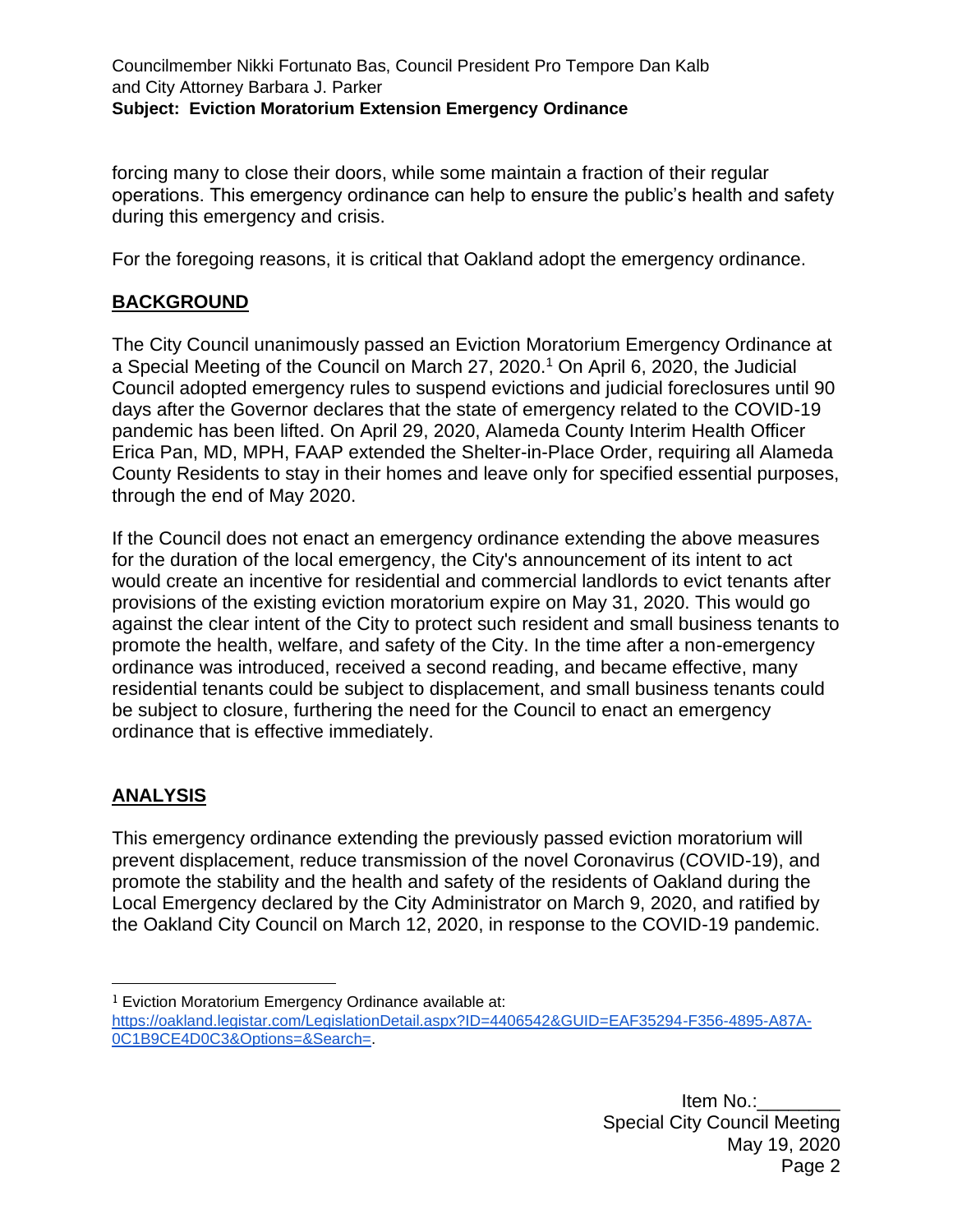This emergency ordinance extends the moratoriums as follows (changes underlined):

- 1. **Residential Evictions.** Except when the tenant poses an imminent threat to the health or safety of other occupants of the property, and such threat is stated in the notice as the grounds for the eviction, it shall be an absolute defense to any unlawful detainer action filed under Oakland Municipal Code 8.22.360A subsections  $(1) - (10)$  that the notice was served or expired, or that the complaint was filed or served, during the Local Emergency. . . This Section shall remain in effect until the Local Emergency declared on March 9, 2020, has been terminated by the City Council.
- 2. **Commercial Evictions.** In any action for unlawful detainer of a commercial unit based on non-payment of rent, it shall be an absolute defense if the failure to pay rent during the local emergency was the result of a substantial decrease in income (including but not limited to a decrease caused by a reduction in hours or consumer demand) and the decrease in income was caused by the COVID-19 pandemic or by any local, state, or federal government response to COVID-19, and is documented. This section shall only apply to small businesses as defined by Government Code Section 14837(d)(1)(A) and to nonprofit organizations. . . . This section shall remain in effect until the expiration of the Governor's suspension of state law limitations on local government's exercise of its police power to impose substantive limitations on commercial eviction in Executive Order N-29-20 and any extensions of such suspension. Nothing in this section shall relieve the tenant of liability for the unpaid rent.

The City Council further adds "suspension or forgiveness of rent for tenants" to its requests and urges Governor Newsom, California State legislators and U.S. Senators and Representatives to enact comprehensive legislation to further protect residents, tenants, homeowners and small businesses from the adverse health, safety and economic impacts of this crisis. This includes, but is not limited to, the following:

- A moratorium on mortgage foreclosures;
- A moratorium on commercial rent increases;
- Suspension or forgiveness of rent for tenants;
- Creation of emergency direct assistance programs for rent and mortgage payments, and other housing-related expenses such as utilities, property taxes, and insurance;
- Urging banks and financial institutions to suspend rents and mortgages;
- Creation of emergency grant programs to small businesses and nonprofits;

Item No.: Special City Council Meeting May 19, 2020 Page 3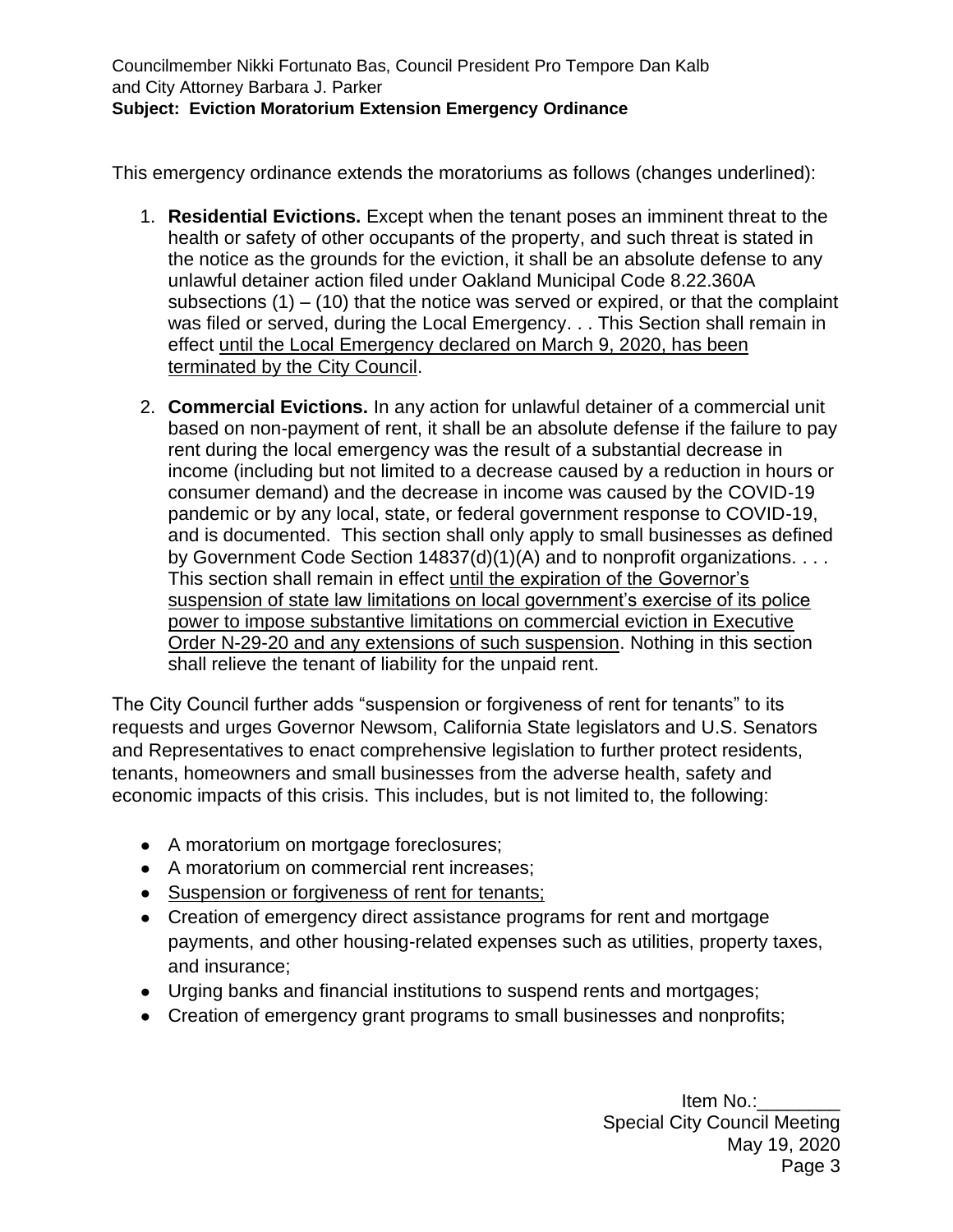• Creation of emergency programs that provide homes and expanded services for people experiencing homelessness.

#### **FISCAL IMPACT**

This legislation would extend moratoriums on residential evictions and commercial evictions for nonpayment of rent that became due during the Local Emergency and would not result in additional staffing cost increases to the City.

#### **PUBLIC OUTREACH / INTEREST**

The authors engaged with several Oakland-based community and business organizations and individual residential and commercial renters as well.

#### **COORDINATION**

The City Attorney's Office was extensively consulted for this legislation. The City Administrator's Office, the Department of Housing and Community Development, the Department of Economic and Workforce Development, and the Mayor's Office were consulted in the original eviction moratorium emergency ordinance. The Housing and Community Development Department Rent Program staff has conducted outreach about the moratorium with tenants and landlords, and the Economic and Workforce Development Department has been assisting small businesses regarding the moratorium.

#### **SUSTAINABLE OPPORTUNITIES**

**Economic:** This ordinance will increase housing and small business rental stability in Oakland, alleviating financial and economic pressures during the state of emergency on residents and small business owners and increasing their ability to contribute to the local economy.

**Environmental:** Protecting tenants and allowing primarily lower income individuals and families to remain housed effectively prevents displacement and homelessness, reducing waste and greenhouse gas emissions that may be increased if individuals are forced to move further away from their workplaces or forced to live on the streets.

**Social Equity:** This ordinance protects communities of color in Oakland. The 2018 City of Oakland Equity Indicators Report showed that 74 percent of African American residents are renters, 69 percent of Latinx residents are renters, and 48 percent of Asian residents are renters. Fifty-eight (58) percent of African American and 53 percent

> Item No.: Special City Council Meeting May 19, 2020 Page 4